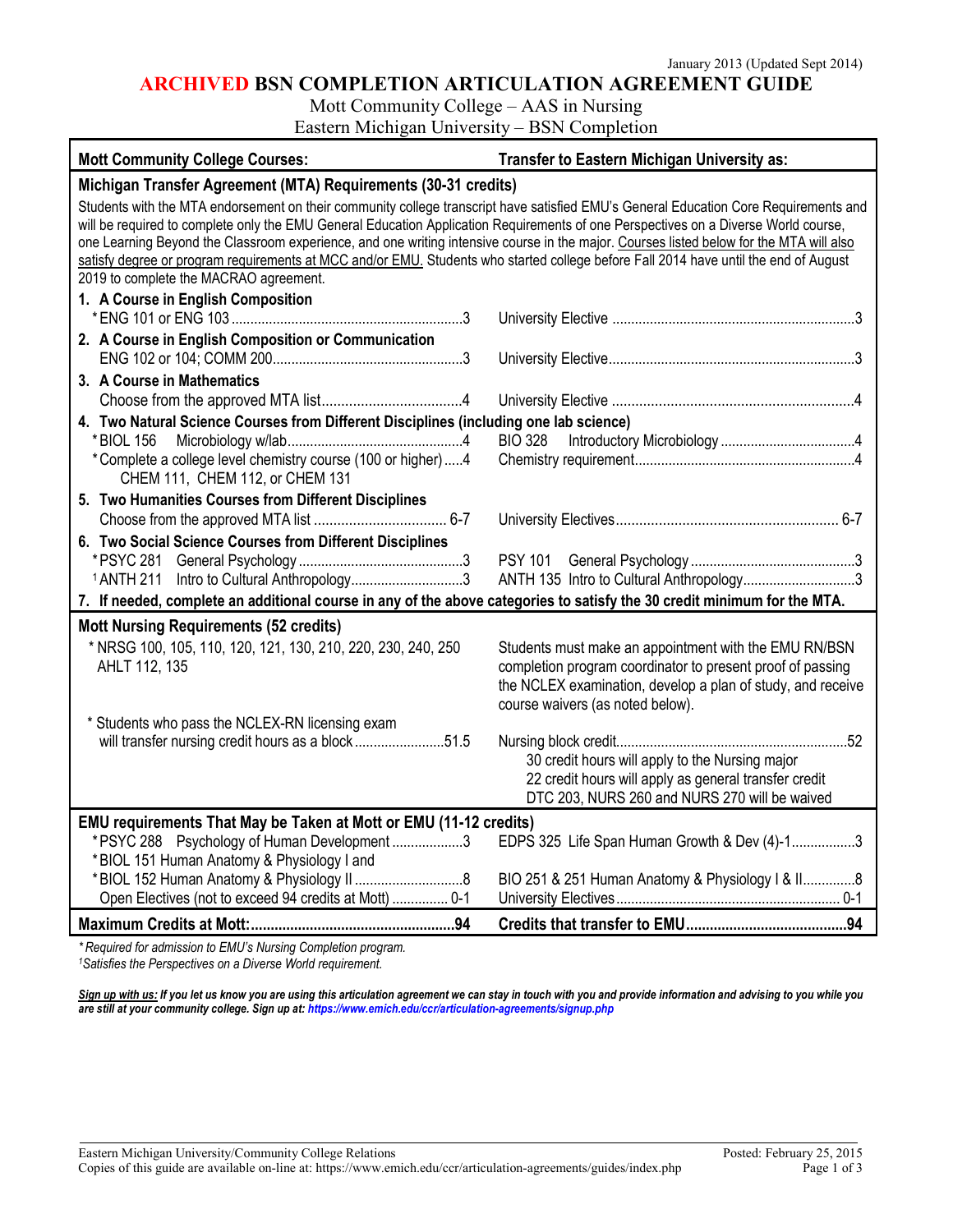# **ARCHIVED BSN COMPLETION ARTICULATION AGREEMENT GUIDE**

Mott Community College – AAS in Nursing Eastern Michigan University – BSN Completion

 $\mathsf{l}$ 

| <b>Completion of the Nursing Program at EMU</b>                                                                                                                                                                                                                                                                                                                                                                                                                                                                                                                                                                                                                                                                                                                                                                                                                                                                                                                                     |                                                                                                                                                                                                                                                                                                                                                                                                                                                                                                                                                    |
|-------------------------------------------------------------------------------------------------------------------------------------------------------------------------------------------------------------------------------------------------------------------------------------------------------------------------------------------------------------------------------------------------------------------------------------------------------------------------------------------------------------------------------------------------------------------------------------------------------------------------------------------------------------------------------------------------------------------------------------------------------------------------------------------------------------------------------------------------------------------------------------------------------------------------------------------------------------------------------------|----------------------------------------------------------------------------------------------------------------------------------------------------------------------------------------------------------------------------------------------------------------------------------------------------------------------------------------------------------------------------------------------------------------------------------------------------------------------------------------------------------------------------------------------------|
|                                                                                                                                                                                                                                                                                                                                                                                                                                                                                                                                                                                                                                                                                                                                                                                                                                                                                                                                                                                     | Suggested Sequence for completing the program:                                                                                                                                                                                                                                                                                                                                                                                                                                                                                                     |
| <b>Pre-Admission Requirements (3 credits)</b><br>IHHS 200 Reading and Writing in Nursing Studies<br><b>Major Requirements (23 credits)</b><br>NURS 265 R.N. Essentials of Prof Nursing Practice I3<br>1NURS 365W RN Essentials of Prof Nursing Practice II3<br><sup>2</sup> NURS 451 Community Health Nursing Clinical (Lab) 3<br>NURS 465 R.N. Essentials of Prof Nursing Practice III3<br><b>Consult Nursing Completion Advisor for suggested courses</b><br><b>University Electives (4 credits)</b><br>A minimum of 30 credits must be completed at EMU and a<br>minimum of 124 total credits is required to graduate.<br>The Nursing Completion Program is offered at a number of EMU<br>regional centers and on-line. Contact the BSN Completion<br>program coordinator for more information.<br>Note: If sufficient credits hours are not transferred from MCC,<br>additional EMU credits must be completed to reach the minimum<br>of 124 credit hours required to graduate. | Semester 1<br>(7 credits)<br>IHHS 200 Reading and Writing in Nursing Studies  3<br>Semester 2<br>(6 credits)<br>NURS 265 R.N. Essentials of Professional Nursing Practice I 3<br>Semester 3<br>(5 credits)<br><sup>1</sup> NURS 365W R.N. Essentials of Professional Nursing Practice II<br>*Semester 4<br>(7 credits)<br>NURS 465 R.N. Essentials of Professional Nursing Practice III 3<br>*Semester 5<br>(5 credits)<br><sup>2</sup> NURS 451 Community Health Nursing Practice (Lab)  3<br>*Semesters 4 and 5 may be switched in the sequence. |
|                                                                                                                                                                                                                                                                                                                                                                                                                                                                                                                                                                                                                                                                                                                                                                                                                                                                                                                                                                                     |                                                                                                                                                                                                                                                                                                                                                                                                                                                                                                                                                    |

*<sup>1</sup> Satisfies EMU's Writing Intensive General Education Application requirement*

Г

*<sup>2</sup> Satisfies EMU's Learning beyond the Classroom General Education Application requirement*